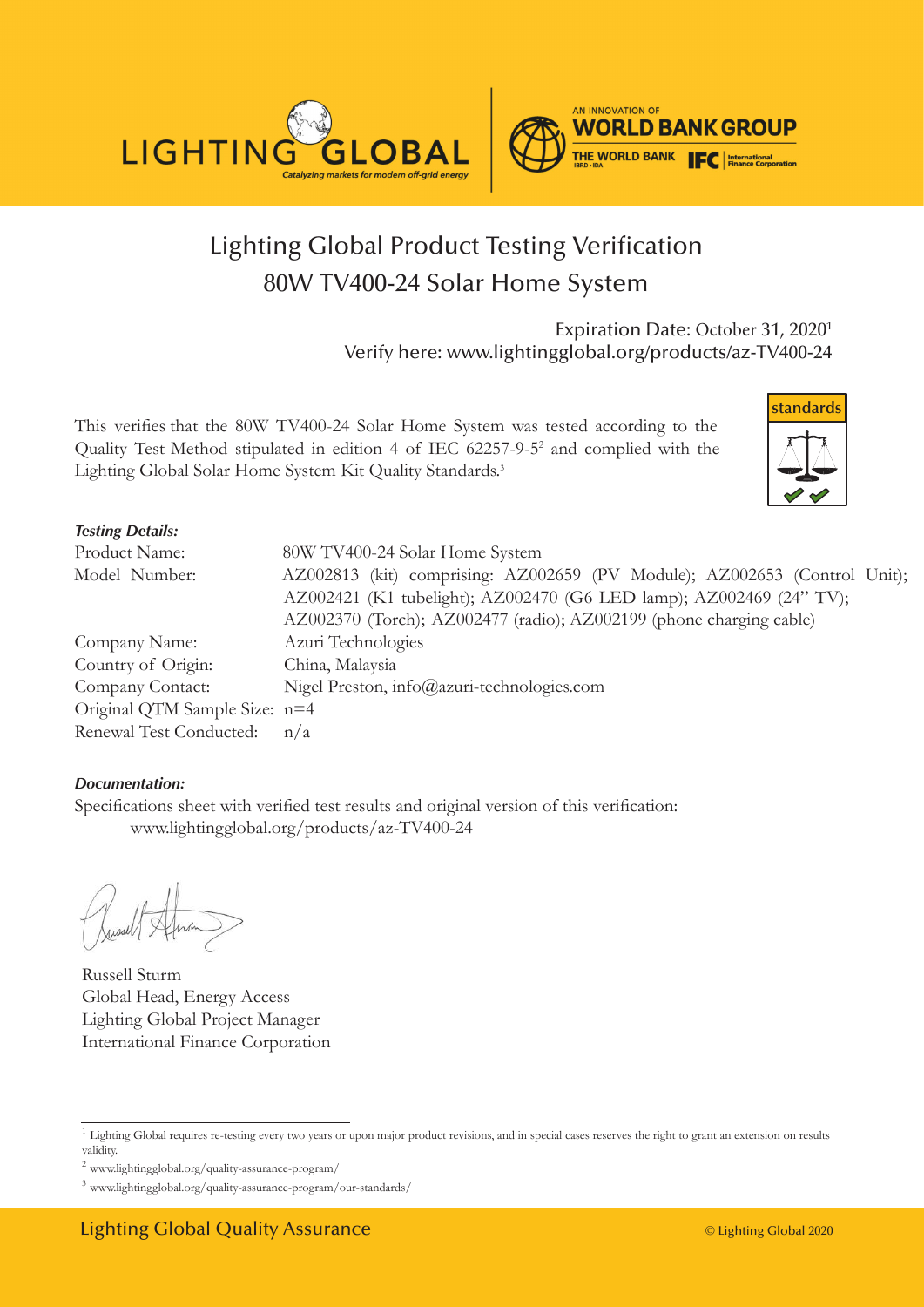## Type Approval 80W TV400-24 Solar Home System

### Verify here: www.lightingglobal.org/products/az-TV400-24

| Category                           | <b>Quality Standard</b>                                                                                                                                                                                                                                                                                                                                                                                                                                                                                                                                  | Verdict |
|------------------------------------|----------------------------------------------------------------------------------------------------------------------------------------------------------------------------------------------------------------------------------------------------------------------------------------------------------------------------------------------------------------------------------------------------------------------------------------------------------------------------------------------------------------------------------------------------------|---------|
| Truth In Advertising               | Manufacturer, Product Name and Model Number accurately<br>specified                                                                                                                                                                                                                                                                                                                                                                                                                                                                                      | Pass    |
|                                    | Performance and Component Ratings accurately specified.<br>Any description of the product that appears on the<br>packaging, inside the package and in any media shall be<br>truthful and accurate. No statements mislead buyers or end<br>users about the utility of the product. Numeric ratings deviate<br>no more than 15% from actual performance (note that it<br>is acceptable for actual performance to exceed advertised<br>performance).                                                                                                        | Pass    |
|                                    | Port voltage and current specifications, if provided, are<br>accurate. Included appliances function when connected to<br>ports. Power output of ports is sufficient to power appliances<br>that are advertised but not included. Ports that are intended<br>for a function other than providing power, such as data ports,<br>are not required to meet this standard.                                                                                                                                                                                    | Pass    |
| Lumen Maintenance                  | Average relative light output $\geq 90\%$ of initial light output at<br>2,000 hours with only one sample allowed to fall below 85%<br>OR All 4 samples maintain $\geq$ 95% of initial light output at<br>$1,000$ hours                                                                                                                                                                                                                                                                                                                                   | Pass    |
| Circuit and Overload<br>Protection | Products include a current limiting mechanism to prevent<br>irreversible damage to the system. The mechanism is easily<br>resettable or replaceable by the user, or automatically resets.<br>If replaceable fuses are used for circuit protection, sizes are<br>labeled on the product and listed in the user manual, and,<br>if fuses are replaceable by the user, at least one spare fuse<br>is included with the product. Included appliances are not<br>required to meet this standard unless they have ports that are<br>intended to provide power. | Pass    |
| <b>AC-DC Charger Safety</b>        | Any included AC-DC charger carries approval from a<br>recognized consumer electronics safety regulator                                                                                                                                                                                                                                                                                                                                                                                                                                                   | n/a     |
| Wiring and Connector<br>Safety     | Wires, cables and connectors are appropriately sized for the<br>expected current and voltage.                                                                                                                                                                                                                                                                                                                                                                                                                                                            | Pass    |
| Hazardous<br>Substances Ban        | No battery contains cadmium or mercury at levels greater<br>than trace amounts                                                                                                                                                                                                                                                                                                                                                                                                                                                                           | Pass    |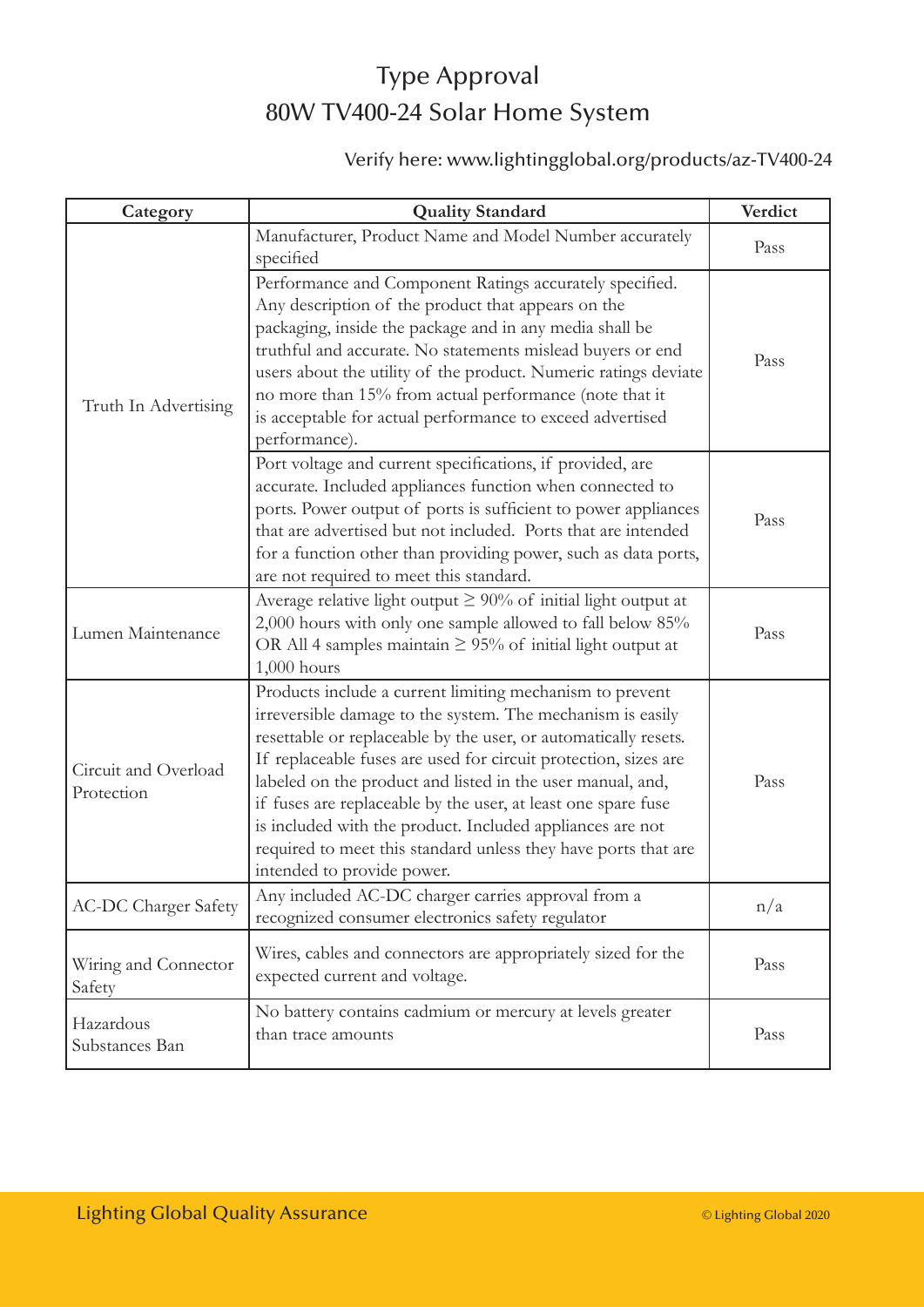## Type Approval Continued 80W TV400-24 Solar Home System

### Verify here: www.lightingglobal.org/products/az-TV400-24

| Category                                   | <b>Quality Standard</b>                                                                                                                                                                                                                                                                                                                                                                                                                                         | Verdict |
|--------------------------------------------|-----------------------------------------------------------------------------------------------------------------------------------------------------------------------------------------------------------------------------------------------------------------------------------------------------------------------------------------------------------------------------------------------------------------------------------------------------------------|---------|
| <b>Battery Protection</b>                  | Protected by an appropriate charge controller that prolongs<br>battery life and protects the safety of the user.<br>4 samples must meet the requirements outlined in Lighting<br>Global Quality Standards.<br>Lithium batteries carry IEC 62281, IEC 62133-2, UL 1642<br>or UN 38.3 certification and have overcharge protection for<br>individual cells or sets of parallel-connected cells. Batteries of<br>included appliances must also meet this standard. | Pass    |
| <b>Battery Durability</b>                  | The average capacity loss of 4 samples does not exceed 25%<br>and only one sample may have a capacity loss greater than<br>35% following the battery durability storage test as defined in<br>IEC/TS 62257-9-5 Annex BB                                                                                                                                                                                                                                         | Pass    |
| PV Overvoltage<br>Protection               | If the battery is disconnected or isolated, the system must not<br>be damaged and the load terminals shall maintain a voltage<br>that is safe for their intended uses.                                                                                                                                                                                                                                                                                          | Pass    |
| Miswiring Protection                       | The user interface is designed to minimize the likelihood<br>of making improper connections. If improper or reversed<br>connections can easily be made, they cause no damage to the<br>system or harm to the user.                                                                                                                                                                                                                                              | Pass    |
| Physical Ingress<br>Protection             | IP2X for all products, IP3X (or $2X +$ circuit protection) for<br>PV modules, IP5X for fixed outdoor products                                                                                                                                                                                                                                                                                                                                                   | Pass    |
| Water Ingress<br>Protection                | Degree of protection required is based on product type:<br>Fixed separate (indoor): No protection required<br>Portable separate: Occasional exposure to rain<br>Portable integrated: Frequent exposure to rain<br>Fixed integrated (outdoor): Permanent outdoor exposure<br>PV modules: Outdoor rooftop installation                                                                                                                                            | Pass    |
| Drop Test                                  | Fixed separate (indoor): No requirement<br>All other products: All samples are functional after drop test;<br>none result in dangerous failures.                                                                                                                                                                                                                                                                                                                | Pass    |
| Soldering and Elec-<br>tronics Workmanship | The system and any included appliances are rated "Good"<br>or Fair" for workmanship quality as defined in Annex F of<br>IEC/TS 62257-9-5. At most, one sample may fail to function<br>when initially evaluated.                                                                                                                                                                                                                                                 | Pass    |
| Mechanical Durability                      | 4 samples and included appliances are functional after Switch,<br>Connector, Gooseneck and Strain Relief tests; none result in<br>dangerous failures                                                                                                                                                                                                                                                                                                            | Pass    |
| Cable Specifications                       | Any outdoor cables must be outdoor-rated and UV resistant.                                                                                                                                                                                                                                                                                                                                                                                                      | Pass    |